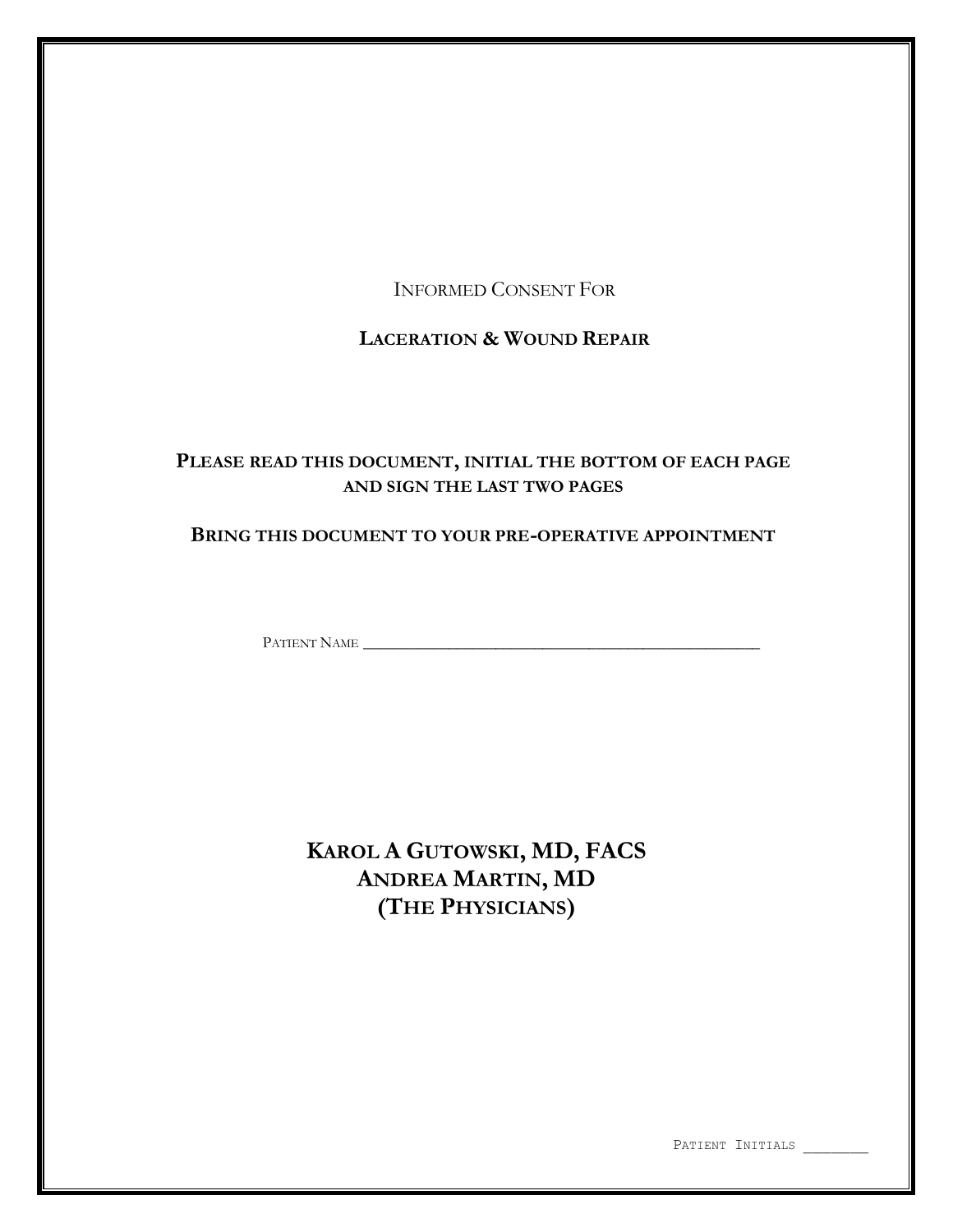## **INSTRUCTIONS**

This is an informed-consent document that has been prepared to help inform you about laceration and wound repair, its risks, and alternative treatments.

It is important that you **read this information carefully and completely**. Please **initial each page**, indicating that you have read the page and **sign the consent for surgery** as proposed by your plastic surgeon.

## **INTRODUCTION**

Laceration and wound repair is done to treat injuries or other causes of skin and deeper tissue wounds.

## **ALTERNATIVE TREATMENT**

Alternative forms of non-surgical management consist of not undergoing laceration and wound repair.

## **RISKS of SURGERY for LACERATION & WOUND REPAIR**

Every surgical procedure involves a certain amount of risk and it is important that you understand the risks involved with laceration and wound repair. An individual's choice to undergo a surgical procedure is based on the comparison of the risk to potential benefit. Although the majority of patients do not experience these complications, you should discuss each of them with your plastic surgeon to make sure you understand the risks, potential complications, and consequences of lesion and mass removal.

**Bleeding**- It is possible, though unusual, to experience a bleeding episode during or after surgery. Should bleeding occur, it may require emergency treatment to drain accumulated blood or blood transfusion. Do not take any aspirin or anti-inflammatory medications for ten days before surgery, as this may increase the risk of bleeding. Non-prescription "herbs" and dietary supplements can increase the risk of surgical bleeding.

**Infection**- Infection is unusual after surgery. Should an infection occur, treatment including antibiotics or additional surgery may be necessary.

**Change in skin sensation**- This usually resolves in 3 to 4 weeks. To have decreased sensation is rare but possible.

**Skin scarring**- Although good wound healing after a surgical procedure is expected, abnormal scars may occur both within the skin and the deeper tissues. Excessive scarring is uncommon. Additional treatments including surgery may be necessary to treat abnormal scarring.

**Seroma**- Tissue fluid may accumulate in the space where the lesion was located. Additional treatment or surgery may be necessary to remove this fluid.

**Delayed healing**- Wound disruption or delayed wound healing is possible. Some areas of the skin may not heal normally and may take a long time to heal. It is even possible to have loss of skin. This may require frequent dressing changes or further surgery to remove the non-healed tissue.

## **Smokers have a greater risk of skin loss and wound healing complications.**

**Surgical anesthesia**- Both local and general anesthesia involve risk. There is the possibility of complications, injury, and even death from all forms of surgical anesthesia or sedation.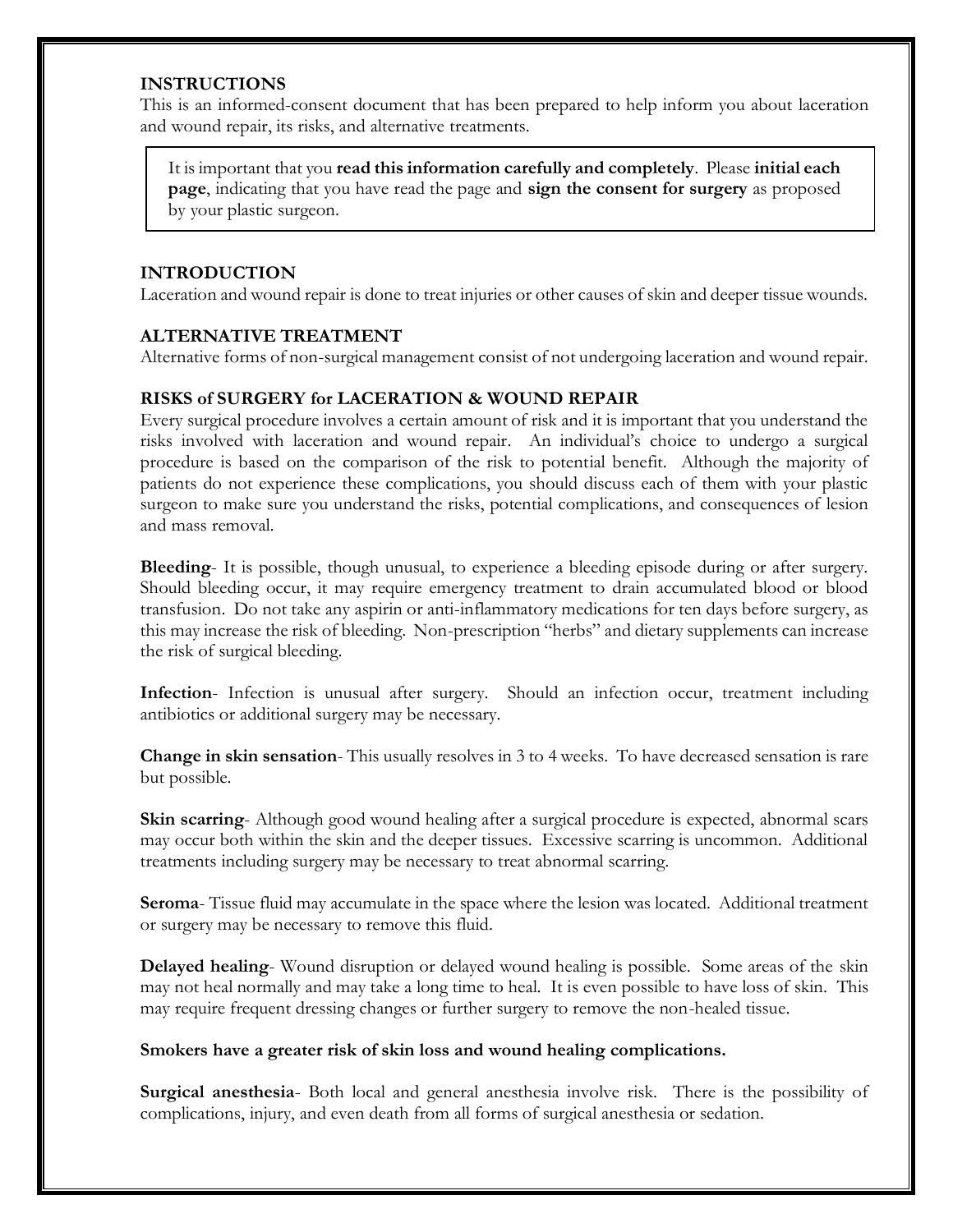**Allergic reactions**- In rare cases, local allergies to tape, suture material, or topical preparations have been reported. Systemic reactions which are more serious may occur to drugs used during surgery and prescription medicines. Allergic reactions may require additional treatment.

## **ADDITIONAL SURGERY NECESSARY**

Should complications occur, additional surgery or other treatments may be necessary. The practice of medicine and surgery is not an exact science. Although good results are expected, there is no guarantee or warranty expressed or implied on the results that may be obtained.

#### **FINANCIAL RESPONSIBILITIES**

The cost of surgery involves several charges for the services provided. The total includes fees charged by your doctor, the cost of surgical supplies, anesthesia, laboratory tests, and possible outpatient hospital charges, depending on where the surgery is performed. Depending on whether the cost of surgery is covered by an insurance plan, you will be responsible for necessary co-payments, deductibles, and charges not covered. Additional costs may occur should complications develop from the surgery. Secondary surgery or hospital day-surgery charges involved with revisionary surgery would also be your responsibility.

#### **DISCLAIMER**

Informed consent documents are used to communicate information about the proposed treatment of a condition along with disclosure of risks and alternative forms of treatment(s). The informed consent process attempts to define principles of risk disclosure that should generally meet the needs of most patients in most circumstances.

However, informed consent documents should not be considered all-inclusive in defining other methods of care and risks encountered.

Informed consent documents are not intended to define or serve as the standard of medical care. Standards of medical care are determined based on all the facts involved in an individual case and are subject to change as scientific knowledge and technology advance and as practice patterns evolve.

**It is important that you read the above information carefully and have all your questions answered before signing the consent on the next page.**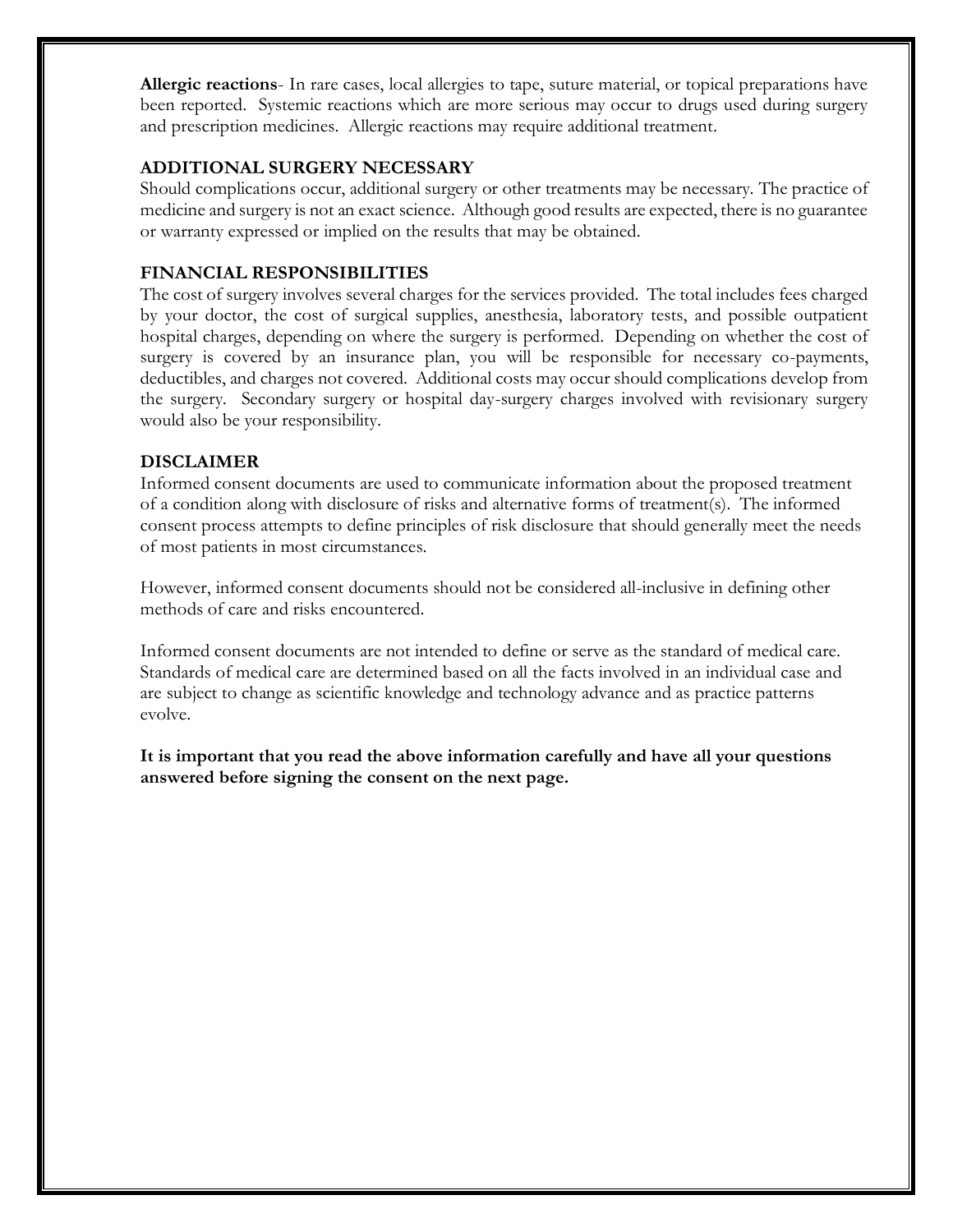# **CONSENT FOR SURGERY/ PROCEDURE or TREATMENT**

1. I hereby authorize Dr. Karol Gutowski and/or Dr Andrea Martin, and such assistants as may be selected to perform the following procedure or treatment: Laceration and Wound Repair I have received the following information sheet:

# **INFORMED-CONSENT FOR LACERATION & WOUDN REPAIR**

- 2. I recognize that during the course of the operation and medical treatment or anesthesia, unforeseen conditions may necessitate different procedures than those above. I therefore authorize the above physician and assistants or designees to perform such other procedures that are in the exercise of his or her professional judgment necessary and desirable. The authority granted under this paragraph shall include all conditions that require treatment and are not known to my physician at the time the procedure is begun.
- 3. I consent to the administration of such anesthetics considered necessary or advisable. I understand that all forms of anesthesia involves risk and the possibility of complications, injury, and sometimes death.
- 4. I acknowledge that no guarantee has been given by anyone as to the results that may be obtained.
- 5. I consent to the photographing or televising of the operation(s) or procedure(s) to be performed, including appropriate portions of my body, for medical, scientific or educational purposes, provided my identity is not revealed by the pictures.
- 6. For purposes of advancing medical education, I consent to the admittance of observers to the operating room.
- 7. I consent to the disposal of any tissue, medical devices or body parts which may be removed.
- 8. I authorize the release of my Social Security number to appropriate agencies for legal reporting and medical-device registration, if applicable.
- 9. IT HAS BEEN EXPLAINED TO ME IN A WAY THAT I UNDERSTAND:
	- a. THE ABOVE TREATMENT OR PROCEDURE TO BE UNDERTAKEN
	- b. THERE MAY BE ALTERNATIVE METHODS OF TREATMENT
	- c. THERE ARE RISKS TO THE PROCEDURE OR TREATMENT PROPOSED
- 10. I READ AND UNDERSTAND THIS DOCMENT. I ACCEPT THE RISKS EXPLAINED IN THIS DOCUMENT.

I CONSENT TO THE TREATMENT OR PROCEDURE AND THE ABOVE LISTED ITEMS (1-10). I AM SATISFIED WITH THE EXPLANATION.

\_\_\_\_\_\_\_\_\_\_\_\_\_\_\_\_\_\_\_\_\_\_\_\_\_\_\_\_\_\_\_\_\_\_\_\_\_\_\_\_\_\_\_\_\_\_\_\_\_\_\_\_\_\_\_\_\_\_\_\_\_\_\_\_\_\_\_\_\_\_\_\_\_\_\_\_\_\_

Patient or Person Authorized to Sign for Patient

Witness \_\_\_\_\_\_\_\_\_\_\_\_\_\_\_\_\_\_\_\_\_\_\_\_\_\_\_\_\_\_\_\_\_\_\_\_\_\_\_\_

Date \_\_\_\_\_\_\_\_\_\_\_\_\_\_\_\_\_\_\_\_\_\_\_\_\_\_ Time \_\_\_\_\_\_\_\_\_\_\_\_\_\_\_\_\_\_\_\_\_\_\_\_\_\_